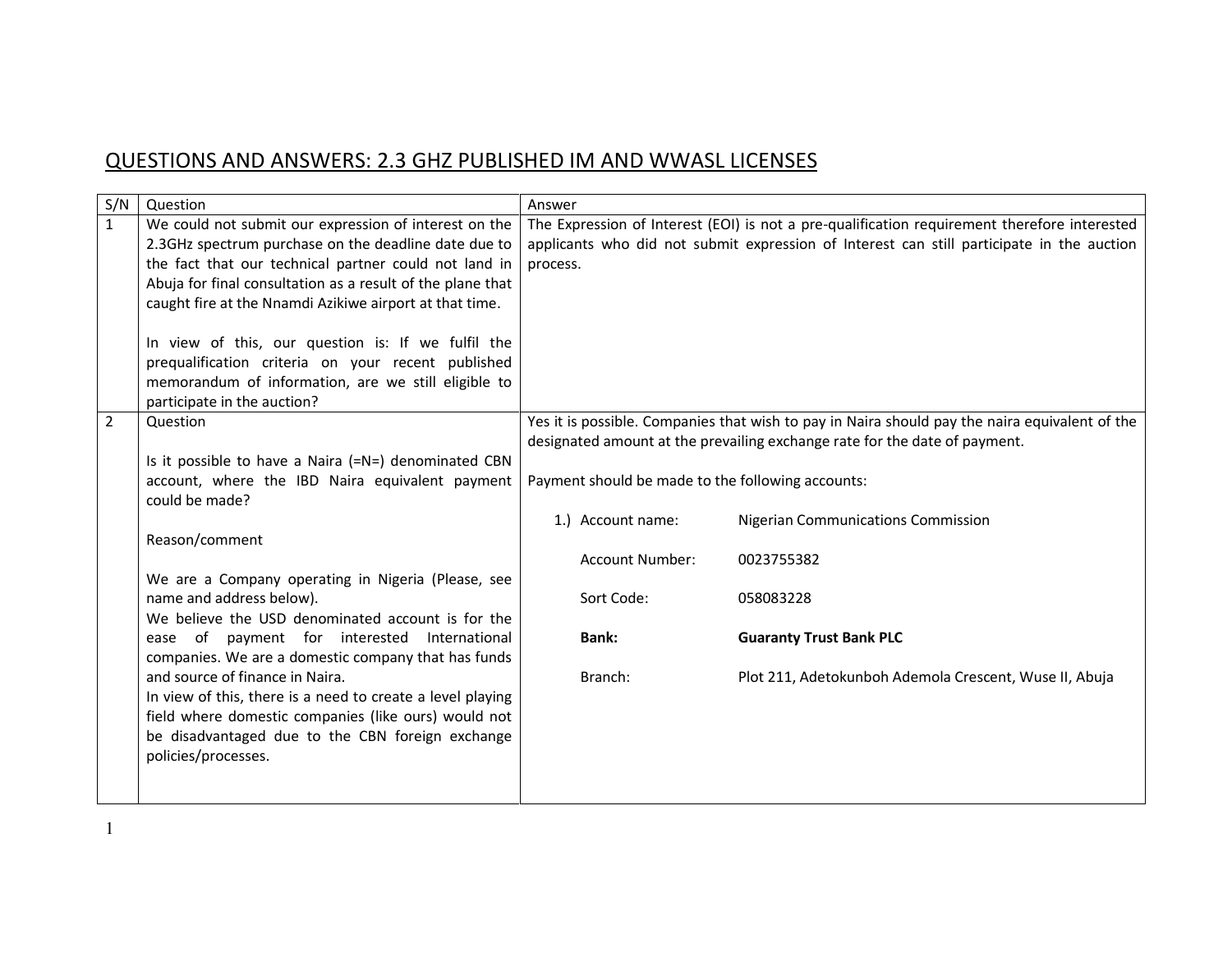| S/N | Question                                                                                                                                            | Answer   |                                                   |                                                                                                                                                                                                                                                                                                                                                                                                                                                                                                                                                                                                                                                                                                                                                                                                                                                          |
|-----|-----------------------------------------------------------------------------------------------------------------------------------------------------|----------|---------------------------------------------------|----------------------------------------------------------------------------------------------------------------------------------------------------------------------------------------------------------------------------------------------------------------------------------------------------------------------------------------------------------------------------------------------------------------------------------------------------------------------------------------------------------------------------------------------------------------------------------------------------------------------------------------------------------------------------------------------------------------------------------------------------------------------------------------------------------------------------------------------------------|
|     |                                                                                                                                                     |          | 2.) Account name:                                 | <b>Nigerian Communications Commission</b>                                                                                                                                                                                                                                                                                                                                                                                                                                                                                                                                                                                                                                                                                                                                                                                                                |
|     |                                                                                                                                                     |          | Account Number:                                   | 1011769111                                                                                                                                                                                                                                                                                                                                                                                                                                                                                                                                                                                                                                                                                                                                                                                                                                               |
|     |                                                                                                                                                     |          | Sort Code:                                        | 057080015                                                                                                                                                                                                                                                                                                                                                                                                                                                                                                                                                                                                                                                                                                                                                                                                                                                |
|     |                                                                                                                                                     |          | <b>Bank:</b>                                      | <b>Zenith Bank PLC</b>                                                                                                                                                                                                                                                                                                                                                                                                                                                                                                                                                                                                                                                                                                                                                                                                                                   |
|     |                                                                                                                                                     |          | Branch:                                           | Plot 63, Usuma Street, Maitama, Abuja                                                                                                                                                                                                                                                                                                                                                                                                                                                                                                                                                                                                                                                                                                                                                                                                                    |
| 3   | Please we would like to find out if we could still submit<br>expression of interest for the 2.3 GHz Spectrum<br>Auction.                            |          | with the timetable and the requirements of the IM | It is not mandatory to submit EOI to participate in the auction of the 2.3 GHz spectrum.<br>Prospective applicants may proceed with the application to participate in the auction in line                                                                                                                                                                                                                                                                                                                                                                                                                                                                                                                                                                                                                                                                |
| 4   | What are the chances of a subsequent license within<br>the same frequency range being awarded within the<br>stipulated time of the subject license? |          | the band has been licensed.                       | This 30 MHz slot in the 2.3 GHz band is the only available bandwidth in the band. The rest of                                                                                                                                                                                                                                                                                                                                                                                                                                                                                                                                                                                                                                                                                                                                                            |
| 5   | Can the awardee through its affiliate company provide<br>Internet Services at the retail level?                                                     | 3.<br>4. | services.<br>conduct.                             | The Awardee (hereinafter referred to as Licensee) cannot offer service at the retail level.<br>However an affiliate of the Licensee may subscribe for the wholesale services of the Licensee<br>to provide retail services. This will be based on the condition that:<br>1. There is no discrimination in pricing and service provision in favour of the affiliate<br>There must be accounting separation which will be enforced.<br>The affiliate must have the requisite license from the Commission to provide<br>The Commission will impose and monitor ownership and control restrictions to<br>ensure that the WWASL Licensee does not have the ability (whether acquired<br>through voting power or any agreement or arrangement) to cause the affiliate to<br>take or prevent it from taking decision(s). or that may encourage anti competitive |
| 6   | What regulatory over-sight will the NCC impose on the<br>wholesaler?                                                                                |          | in the industry.                                  | The Commission will carry out the same regulatory oversight as applicable to other operators                                                                                                                                                                                                                                                                                                                                                                                                                                                                                                                                                                                                                                                                                                                                                             |
| 7   | What is the current cost of a Unified Access Service<br>License?                                                                                    |          |                                                   | The current cost of a full Unified Access Service License (UASL) is three hundred and seventy<br>four million, six hundred thousand naira only (N374.6 million).                                                                                                                                                                                                                                                                                                                                                                                                                                                                                                                                                                                                                                                                                         |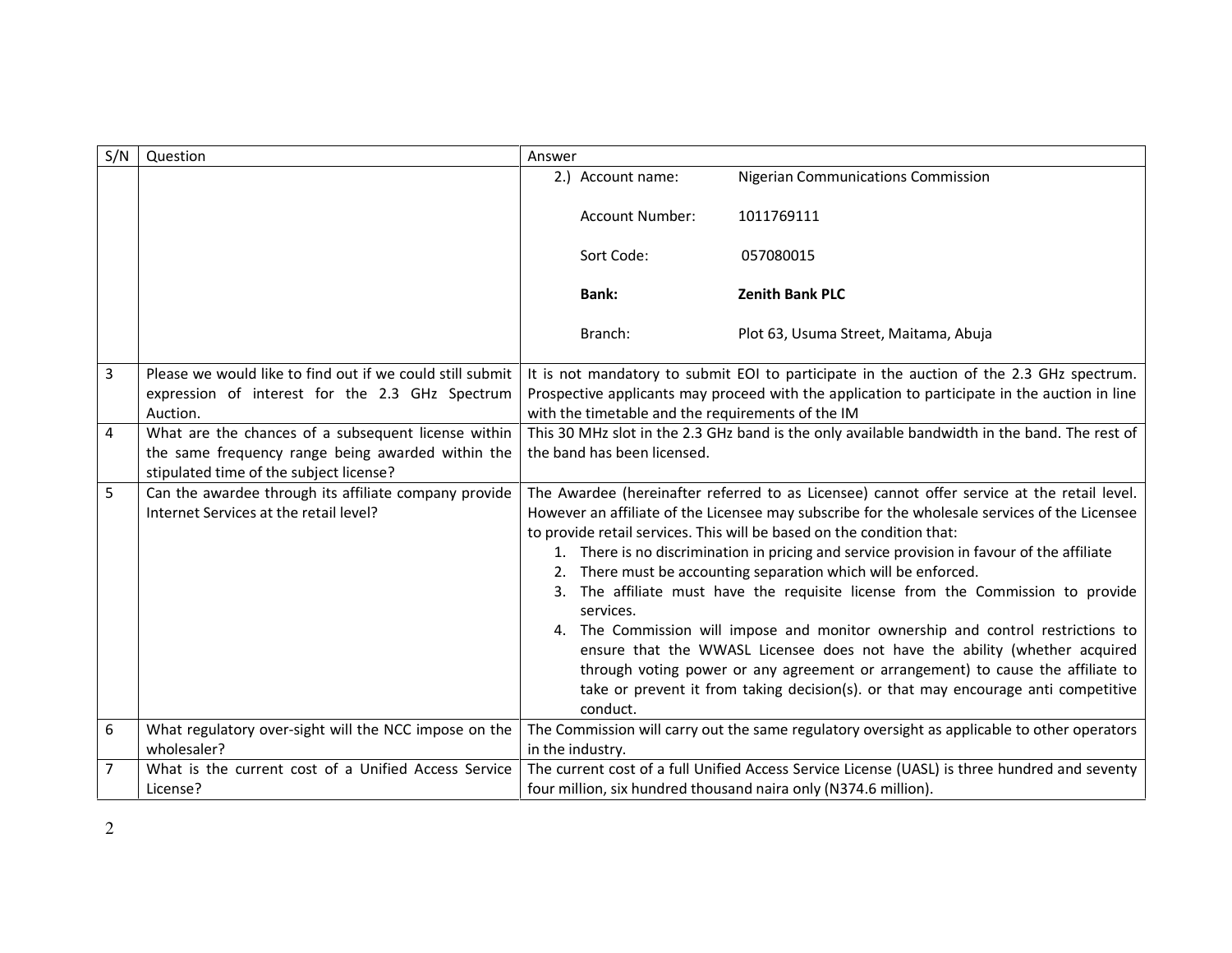| S/N | Question                                                            | Answer                                                                                          |
|-----|---------------------------------------------------------------------|-------------------------------------------------------------------------------------------------|
| 8   | How much time will the successful bidder have before                | Please refer to Section 4.9.2 of the Information Memorandum (IM)                                |
|     | paying all specified fees associated with receiving the<br>license? |                                                                                                 |
| 9   | Does the Government (NCC) plan to be involved in                    | Please refer to Section 4.4 of the IM.                                                          |
|     | interconnect agreements between wholesaler and                      |                                                                                                 |
|     | retailers?                                                          |                                                                                                 |
| 10  | Has NCC developed the tariff rates for the wholesaler               | The Commission only approves tariff developed and submitted by licensees                        |
|     | yet? If so, is access available to bidders?                         |                                                                                                 |
| 11  | Is it true that a separate license must be applied for the          | Yes. The Commission administratively processes backhaul frequency licenses for licensees        |
|     | backhauling of traffic?                                             | who require them for their operation. This is separate from the 2.3 GHz frequency on            |
|     |                                                                     | auction.                                                                                        |
| 12  | How long would it take to refund the bidding money?                 | Refunds will be made not later than 30 days of notification of failure to qualify.              |
| 13  | Is there a requirement for local participation?                     | In line with the terms of the IM, applicants must be registered with Corporate Affairs          |
|     |                                                                     | Commission (CAC) to participate.                                                                |
| 14  | How does NCC view partnership with Foreign entities?                | NCC does not have any objection to partnering with Foreign entities.                            |
| 15  | What (if any) tax incentives and import waivers for                 | None                                                                                            |
|     | Equipment will be available for the winner? We kindly               |                                                                                                 |
|     | request NCC share details at this time.                             |                                                                                                 |
| 16  | Is Submission of expression of interest necessary to                | No                                                                                              |
|     | submit an application by Feb 7 due date?                            |                                                                                                 |
| 17  | Is a business plan or any technical write up required for           | No                                                                                              |
|     | pre-qualification?                                                  |                                                                                                 |
| 18  | What criteria will NCC use to pre-approve?                          | Please refer to Section 2.5 of the IM                                                           |
| 19  | What license, if any, will be required to be a retail               | Any License issued by the Commission which has 'Scope' and' Limitations' that permits it to     |
|     | provider?                                                           | render service at the retail level. It must be noted however that for licenses which permit the |
|     |                                                                     | provision of services at both wholesale and retail levels, the Commission will strictly enforce |
|     |                                                                     | accounting separation.                                                                          |
| 20  | Clarification is required on whether a successful bidder            | No. A successful bidder without a UASL license will be issued a WWASL license upon              |
|     | who does not have a UASL may be permitted to partner                | payment of the specified fees.                                                                  |
|     | with an existing operator who holds such UASL, as an                |                                                                                                 |
|     | alternative to paying the N155m stipulated in the IM                |                                                                                                 |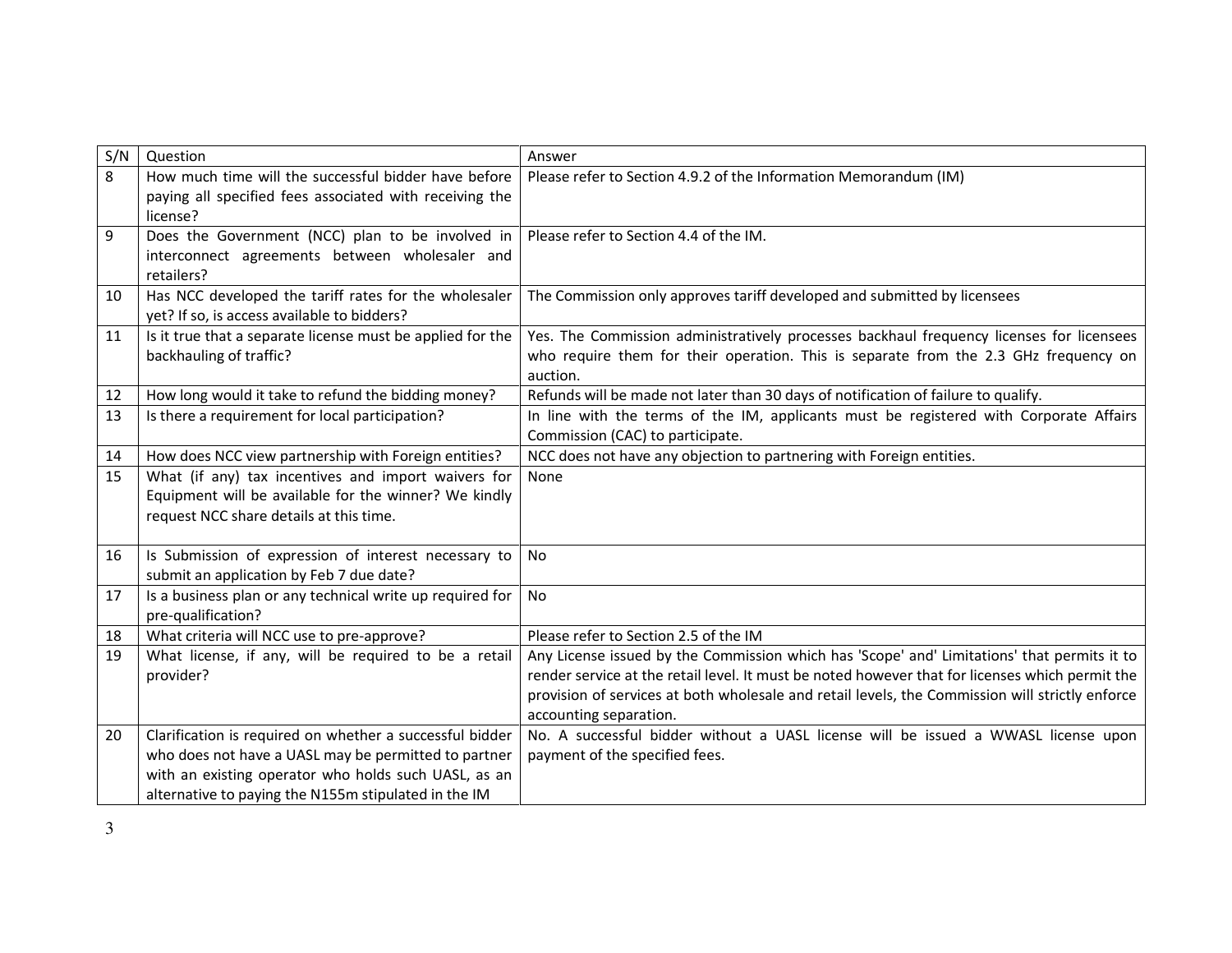| S/N | Question                                                                                                         | Answer                                                                                                                    |
|-----|------------------------------------------------------------------------------------------------------------------|---------------------------------------------------------------------------------------------------------------------------|
| 21  | There are 3 other existing licensees in the 2.3GHz band.                                                         | The 3 existing licensees in the band are like any other licensee and will continue to offer                               |
|     | We seek the Commission's clarification on what the                                                               | services in line with their existing license conditions                                                                   |
|     | role and status of such existing licensees will be<br>following the allocation of the remaining slots to a       |                                                                                                                           |
|     | Wireless Wholesale Access Service Licensee (WWASL)                                                               |                                                                                                                           |
|     | Clarification is required particularly in view of the fact                                                       |                                                                                                                           |
|     | that the existing 2.3GHz licensees all currently offer                                                           |                                                                                                                           |
|     | high speed internet broadband services for retail                                                                |                                                                                                                           |
|     | purposes.                                                                                                        |                                                                                                                           |
| 22  | We seek clarification on the status of existing                                                                  | The submarine cable infrastructure and landing station licensees will continue to provide                                 |
|     | international submarine cable infrastructure and                                                                 | their services based on their license conditions. The WWASL licensee may be a subscriber of                               |
|     | landing station licensees who already provide both                                                               | the Submarine cable infrastructure and landing station licensees for bulk International                                   |
|     | wholesale and retail broadband services to the market.                                                           | bandwidth. They are playing in different segments of the market.                                                          |
|     | How will they be affected by the WWASL licensee?                                                                 |                                                                                                                           |
| 23  | We seek clarification regarding the alignment of the                                                             | The Commission does not envisage any prejudice.                                                                           |
|     | proposed WWASL and existing UASL. We would<br>appreciate the Commission's clarification on measures              |                                                                                                                           |
|     | to be implemented to prevent existing UASL holders                                                               |                                                                                                                           |
|     | being unfairly prejudiced by the WWASL.                                                                          |                                                                                                                           |
|     |                                                                                                                  |                                                                                                                           |
|     |                                                                                                                  |                                                                                                                           |
| 24  | We seek the Commission's confirmation that the                                                                   | The band is free and available nationwide. Please also see Section 5.6 of the IM                                          |
|     | proposed 2.3GHz band for auction will be free and clear                                                          |                                                                                                                           |
|     | nationwide. We would appreciate clarification on NCC's                                                           |                                                                                                                           |
|     | strategy to ensure the availability of the proposed band                                                         |                                                                                                                           |
|     | nationwide.                                                                                                      |                                                                                                                           |
| 25  | We seek the Commission's clarification whether the                                                               | Third party litigation is not envisaged. However in the unlikely event of a third party litigation                        |
|     | license fees paid will be refunded by the Commission in<br>the event that 3rd party litigation in respect of the | that prevents the successful bidder from commencing service, the license fee will be<br>refunded if the winner so desires |
|     | allocated 2.3GHz band renders the spectrum unusable                                                              |                                                                                                                           |
|     | for the successful bidder. We respectfully believe the                                                           |                                                                                                                           |
|     | Commission should give serious consideration to that                                                             |                                                                                                                           |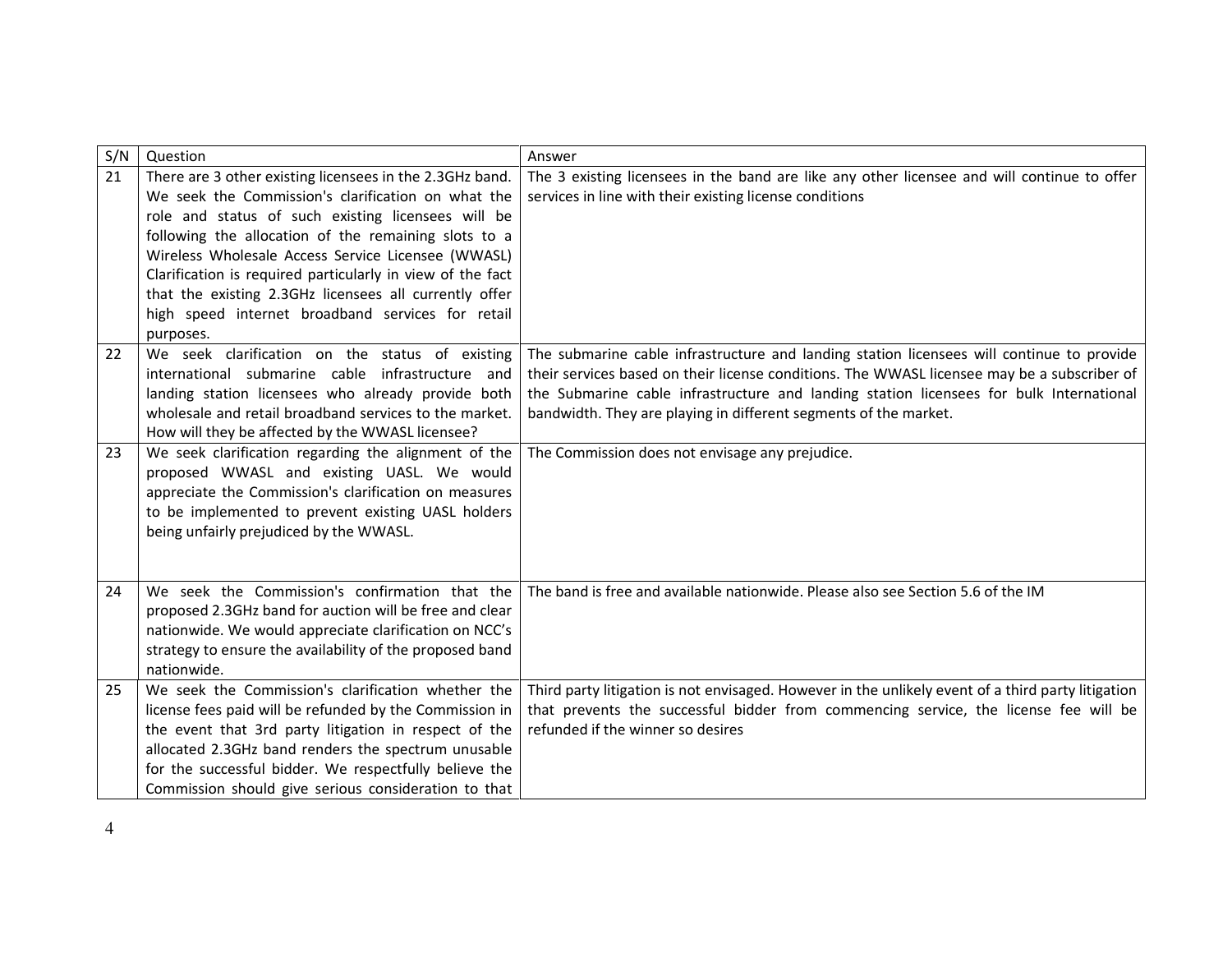| S/N | Question                                                                                                                                                                                                                                                                                                                                                                 | Answer                                                                                                          |
|-----|--------------------------------------------------------------------------------------------------------------------------------------------------------------------------------------------------------------------------------------------------------------------------------------------------------------------------------------------------------------------------|-----------------------------------------------------------------------------------------------------------------|
|     | eventuality.                                                                                                                                                                                                                                                                                                                                                             |                                                                                                                 |
| 26  | We seek the Commission's confirmation as to whether<br>the Reasons why an applicant for the 2.3GHz license<br>failed to Prequalify after the NCC's assessment will be<br>provided.                                                                                                                                                                                       | Yes the reasons will be provided                                                                                |
|     | Furthermore, in the event that the factors disqualifying<br>an applicant are rectifiable; would the NCC allow<br>additional time for the rectification/regularization of<br>the deficiency?                                                                                                                                                                              | For purposes of fairness and equity there is no provision for remedial actions.                                 |
| 27  | Bearing in mind the regulatory restrictions around the<br>conduct of capital intensive transactions in foreign                                                                                                                                                                                                                                                           | The Commission is not making provisions for local entities to source foreign exchange.                          |
|     | currency, we seeks the Commission's clarification on<br>what provisions will be made for local entities to source<br>for Foreign Exchange. To this end, we seek NCC's<br>confirmation whether payment of the Naira equivalent<br>of requisite fees will be considered; as was adopted for<br>the 3G license payments in the past.                                        | Please see answer to Question 2                                                                                 |
| 28  | Bearing in mind that some operators already have<br>3.5GHz with UASL which they use to deliver the same<br>TDD service at retail level (Integrated Structure); we<br>seek clarification on how the Commission proposes to<br>separate this from the 2.3GHz wholesale-only model,<br>especially since the same core and charging system may<br>be used in both instances. | The 2.3 GHz and 3.5 GHz are separate licenses. Accounting separation between both licenses<br>will be enforced. |
| 29  | We are concerned that the 2.3GHz WWASL auction may<br>change the model already used for 3.5GHz. We thus<br>seek the Commission's clarification on what will happen<br>to the integrated service on 3.5GHz.                                                                                                                                                               | 2.3 GHz and 3.5 GHz are different licenses that will run independently.                                         |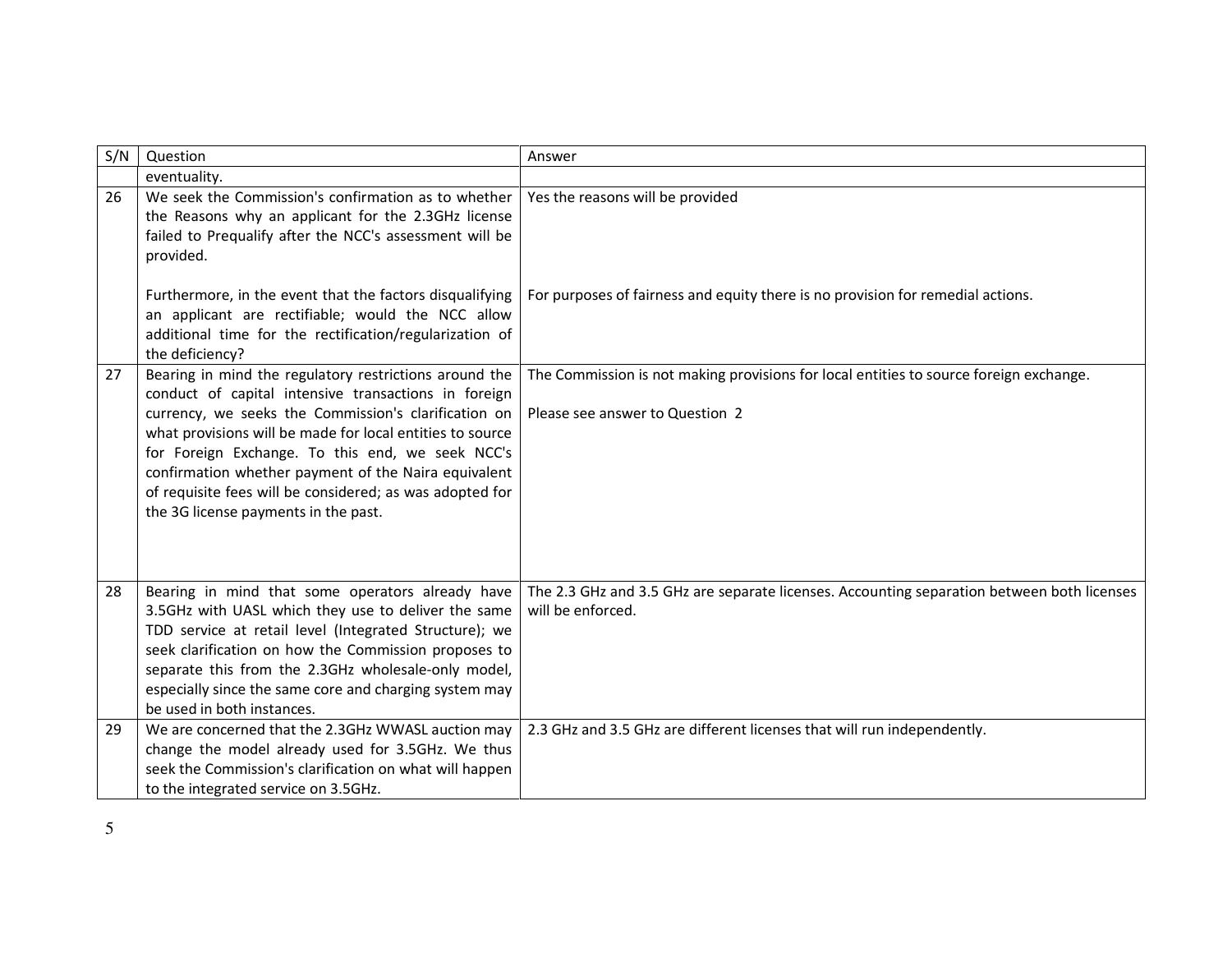| S/N | Question                                                                                                        | Answer                                                                                       |
|-----|-----------------------------------------------------------------------------------------------------------------|----------------------------------------------------------------------------------------------|
| 30  | seek clarification<br>which licensees<br><b>We</b><br>on                                                        | This is dependent on the business model of the wholesaler.                                   |
|     | will be allowed Ownership of customer premise                                                                   |                                                                                              |
|     | equipment - the 2.3GHz wholesaler or the retailer?                                                              |                                                                                              |
| 31  | seek<br>clarification on which licensees will be<br>We<br>allowed ownership of requisite charging systems - the | Depending on business model, the requisite charging systems can either be owned by the       |
|     | 2.3GHz wholesaler or the retailer?                                                                              | Wholesaler or both can have separate charging systems.                                       |
| 32  | We seek clarification on whether the Commission will                                                            | The Commission does not envisage that revenue sharing will be applicable in the relationship |
|     | consider revenue split between wholesaler and retailer                                                          | between the WWASL Licensee and the retail level service providers.                           |
|     | following the WWASL. We would appreciate further                                                                |                                                                                              |
|     | information on how the revenue share will be                                                                    |                                                                                              |
|     | determined, considering the investment required on                                                              |                                                                                              |
|     | the wholesaler's side.                                                                                          |                                                                                              |
|     |                                                                                                                 |                                                                                              |
| 33  | We note that the proposed term for the WWASL is 10                                                              | The license tenure is not divergent from what applies to some other licenses of the          |
|     | years; we are concerned that this appears divergent<br>from the 15-year term applied for previous licenses. We  | Commission. This license is based on 10 years tenure which is renewable.                     |
|     | thus seek the Commission's confirmation whether an                                                              |                                                                                              |
|     | extension of the proposed term from 10 to 15 years will                                                         |                                                                                              |
|     | be considered.                                                                                                  |                                                                                              |
| 34  | We seek the Commission's kind clarification whether                                                             | The scope and limitation of the WWASL are defined in the WWASL license document              |
|     | the WWASL will be limited to wholesale wireless                                                                 | appended to the IM                                                                           |
|     | services or whether the scope will permit provision of                                                          |                                                                                              |
|     | other services. It is our respectful view that the WWASL                                                        |                                                                                              |
|     | should not encompass services provided under the                                                                |                                                                                              |
| 35  | UASL.<br>We seek clarification on whether the WWASL licensee                                                    |                                                                                              |
|     | would be able to operate as or support a retail service                                                         | The licensee cannot operate as a retailer. Please see answer to Question 5.                  |
|     | provider; as nothing in the Information Memorandum                                                              |                                                                                              |
|     | appears to preclude such option.                                                                                |                                                                                              |
| 36  | According to the IM, interested applicants are not                                                              | There is a rollout obligation which will be strictly enforced.                               |
|     | required to submit technical and financial plans. Under                                                         |                                                                                              |
|     | the circumstance, we would like to confirm measures                                                             |                                                                                              |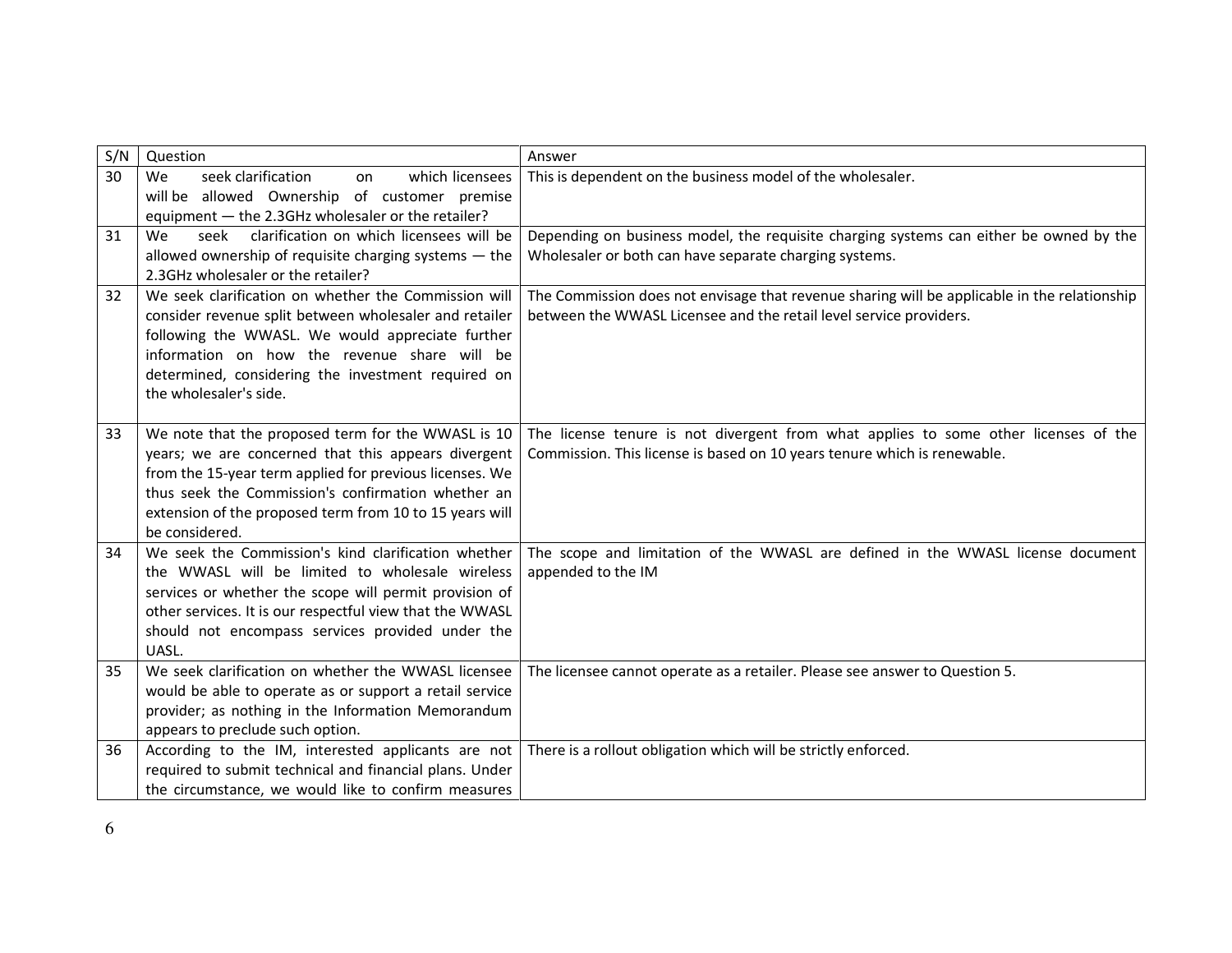| S/N | Question                                                                                                                                                                                                                                                                                                                                                                                                                                                                                                                                             | Answer                                                                                                                                     |
|-----|------------------------------------------------------------------------------------------------------------------------------------------------------------------------------------------------------------------------------------------------------------------------------------------------------------------------------------------------------------------------------------------------------------------------------------------------------------------------------------------------------------------------------------------------------|--------------------------------------------------------------------------------------------------------------------------------------------|
|     | being put in place by the Commission to ensure that the<br>successful bidder, particularly, if it is a new entrant, has                                                                                                                                                                                                                                                                                                                                                                                                                              |                                                                                                                                            |
|     | the technical and financial capabilities to satisfy the roll                                                                                                                                                                                                                                                                                                                                                                                                                                                                                         |                                                                                                                                            |
|     | out targets specified in the IM.                                                                                                                                                                                                                                                                                                                                                                                                                                                                                                                     |                                                                                                                                            |
| 37  | The IM indicates that an interested applicant could<br>forfeit the Intention to Bid Deposit (IBD) and be<br>disqualified from participating in the Auction.<br>Considering the significance of this penalty on the<br>applicant, the Commission is invited to specify acts that<br>could lead to forfeiture of the IBD and disqualification                                                                                                                                                                                                          | All the applicable acts are as specified in various sections of the IM                                                                     |
|     | of an applicant from the Auction, so as to guide all<br>stakeholders accordingly.                                                                                                                                                                                                                                                                                                                                                                                                                                                                    |                                                                                                                                            |
| 38  | The IM specifies that applicants are required to notify<br>Commission<br>of<br>the<br>any<br>cross-<br>investments with other Licensed Network Operators in<br>Nigeria of 5% or more and of any other information of<br>which they are aware could give rise to Bidder<br>relationship issues. In order to avoid any ambiguity in<br>the interpretation of this provision, we request the<br>Commission to define the categories of companies<br>operating in the Communications Sector which would<br>be classified as 'Licensed Network Operators' | This requirement applies to all licensed operators operating telecommunications networks in<br>Nigeria.                                    |
| 39  | There are some uncertainties in the IM as to the market<br>be served<br>by the successful<br>segments to<br>bidder/licensee. In particular, it is unclear if the<br>successful bidder/licensee will provide wholesale<br>services (i.e. services to other telecommunications<br>companies) or will be allowed to provide services to<br>end users. It is important that this be clearly specified<br>at this stage to guide prospective investors.                                                                                                   | The scope and limitation of the WWASL are defined in the WWASL license document<br>appended to the IM                                      |
| 40  |                                                                                                                                                                                                                                                                                                                                                                                                                                                                                                                                                      | Given that there is only a slot available for Auction on   The Commission does not expect any bidder to bid beyond its assessed bid value. |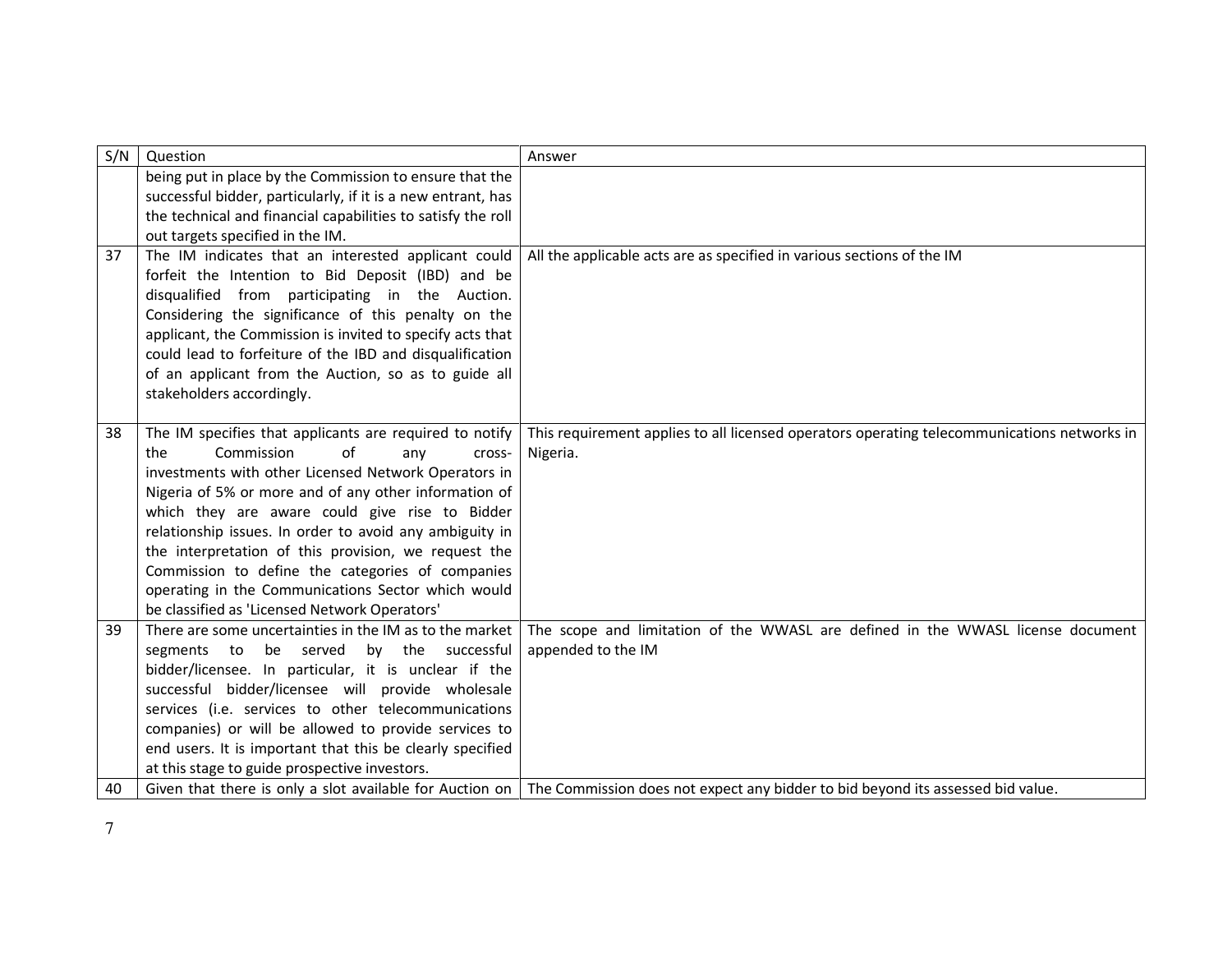| S/N | Question                                                                                                                                                                                                                                                                                                                                                                | Answer                                                                                                                                                                                                     |
|-----|-------------------------------------------------------------------------------------------------------------------------------------------------------------------------------------------------------------------------------------------------------------------------------------------------------------------------------------------------------------------------|------------------------------------------------------------------------------------------------------------------------------------------------------------------------------------------------------------|
|     | the 2.3GHz Spectrum band, the Commission is<br>respectfully required to confirm measures being taken<br>to ensure that the Ascending Auction method to be<br>applied in the exercise does not result in the winning<br>bid becoming exceptionally high, in such a way as to be<br>detrimental to the capacity of the successful bidder to<br>meet the roll out targets. |                                                                                                                                                                                                            |
|     |                                                                                                                                                                                                                                                                                                                                                                         |                                                                                                                                                                                                            |
| 41  | The IM specifically indicates that the successful bidder<br>shall be encouraged to enter into roaming arrangement<br>with other existing operators to offer ubiquitous and<br>seamless communication services across the country.                                                                                                                                       |                                                                                                                                                                                                            |
|     | It is unclear if an operator that is licensed to provide<br>wholesale services has need for national roaming,<br>especially considering Condition 23 of the WWASL<br>which states that the "licensee shall only render<br>services to licensed operators"                                                                                                               | National roaming enables an operator to expand its reach. Therefore such operator who is<br>licensed to develop the network may still require strategies to expand reach, in this case<br>through roaming. |
|     | Can it be taken that the successful conclusion of the<br>2.3GHz Spectrum Licence Auction will usher in a<br>national roaming regime for all interested operators?                                                                                                                                                                                                       | Authorisation for national roaming already exists for applicable license categories                                                                                                                        |
| 42  | The IM states that sanction would be imposed on the<br>successful bidder should it fail to roll out services after<br>12 months from the date of award of the 2.3GHz<br>Spectrum Licence. We also observe that under<br>Condition 20.1 of the WVVASL, one of the conditions                                                                                             | Depending on the circumstances, the Commission reserves the right to apply any of the<br>provisions as appropriate.                                                                                        |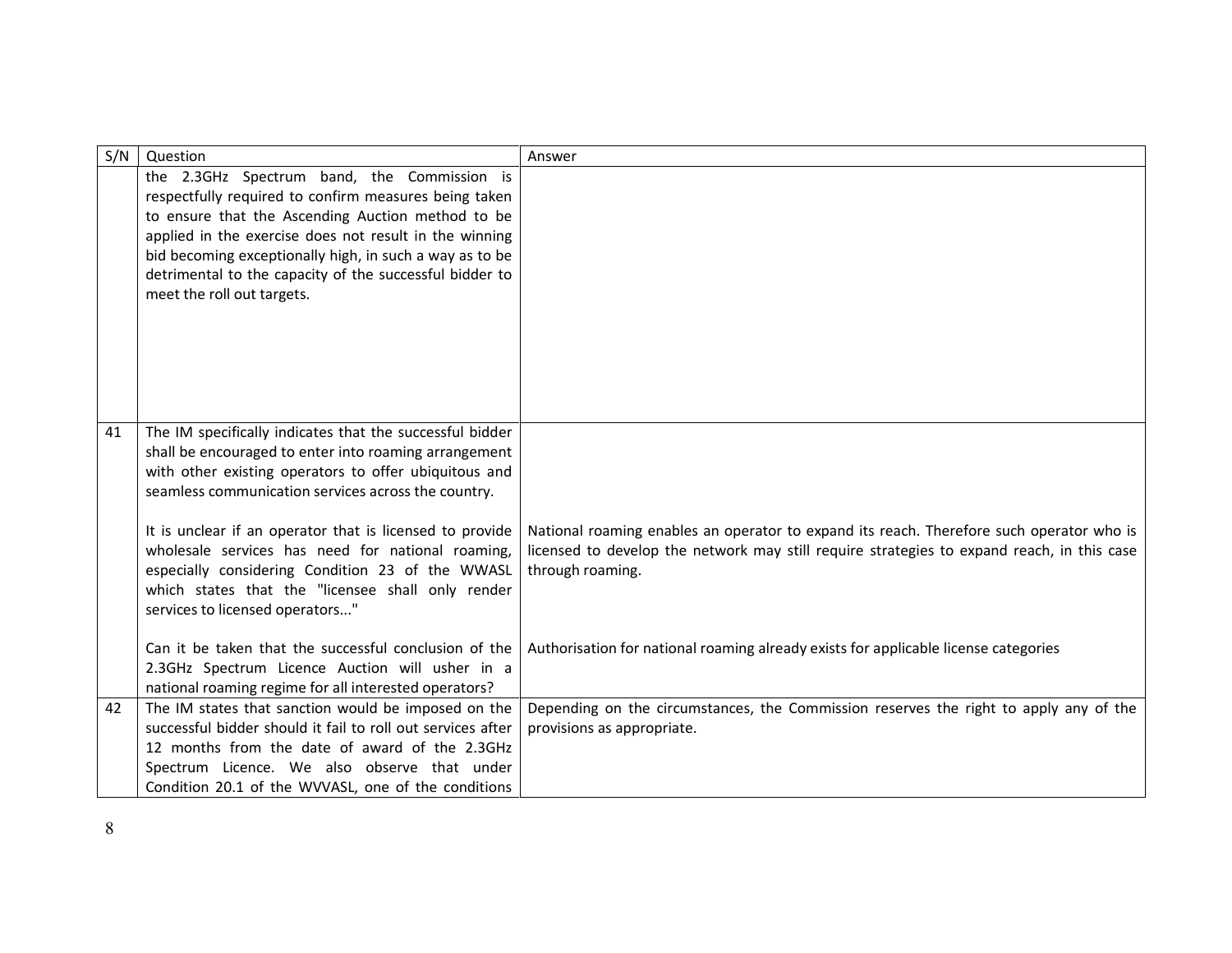| S/N | Question                                                                                | Answer                                                                                        |
|-----|-----------------------------------------------------------------------------------------|-----------------------------------------------------------------------------------------------|
|     | fixed by the Commission for suspension or license                                       |                                                                                               |
|     | revocation is where a Licensee does not fulfill the                                     |                                                                                               |
|     | Network Roll Out Implementation as determined by the                                    |                                                                                               |
|     | Commission. The Commission is invited to clarify which                                  |                                                                                               |
|     | of the two proposed regulatory actions will apply in the                                |                                                                                               |
|     | circumstance.                                                                           |                                                                                               |
| 43  | The IM indicates that the Commission could request for                                  | These include circumstances that could lead to conflict of interest and circumstances that    |
|     | the replacement of a member of the Bid Team of an                                       | the Commission considers may jeopardise the integrity of the auction process.                 |
|     | interested applicant but there was no mention of                                        |                                                                                               |
|     | circumstances that could warrant this development. To                                   |                                                                                               |
|     | assure transparency and fairness in the process, the                                    |                                                                                               |
|     | Commission is respectfully requested to specify                                         |                                                                                               |
|     | circumstances that would warrant such replacement.                                      |                                                                                               |
| 44  | In Section 6.5.3 of the IM, the document referred to an                                 | The meaning of Auction Team is the Commissions team reposed with the responsibility of        |
|     | Auction Team without defining same anywhere in the                                      | managing the auction which includes the Auction Overseer, the Auction Manager, the            |
|     | document. The Commission is invited to define in                                        | Auction Administrator and other persons mandated by the Commission to be involved in the      |
|     | Appendix A 'Glossary of Terms' the composition of the                                   | auction process.                                                                              |
|     | Auction Team.                                                                           |                                                                                               |
| 45  | The IM also indicates that financial penalty would be                                   | The financial penalty to be imposed shall be at the discretion of the Commission, but         |
|     | interested<br>applicants<br>whose<br>imposed<br>on                                      | cumulatively, this will not exceed the bid deposit.                                           |
|     | representatives fail to abide by the rules of the 2.3GHz                                |                                                                                               |
|     | Spectrum Auction. It is considered proper that the<br>financial penalties be specified. |                                                                                               |
| 46  | The IM provides templates and forms to be utilized by                                   |                                                                                               |
|     | applicants to file their application to partake in the                                  |                                                                                               |
|     | Spectrum Auction. We would like to confirm:                                             |                                                                                               |
|     |                                                                                         |                                                                                               |
|     | i. If significant or material compliance with the                                       | To ensure fairness and equality in the treatment of all applicants, the Commission reiterates |
|     | templates provided is acceptable;                                                       | that it requires applicants to fully comply with the templates provided. This is particularly |
|     |                                                                                         | imperative as a determination of what constitutes 'significant' or 'material' compliance may  |
|     |                                                                                         | be challenged as being subjective in the present circumstances.                               |
|     |                                                                                         |                                                                                               |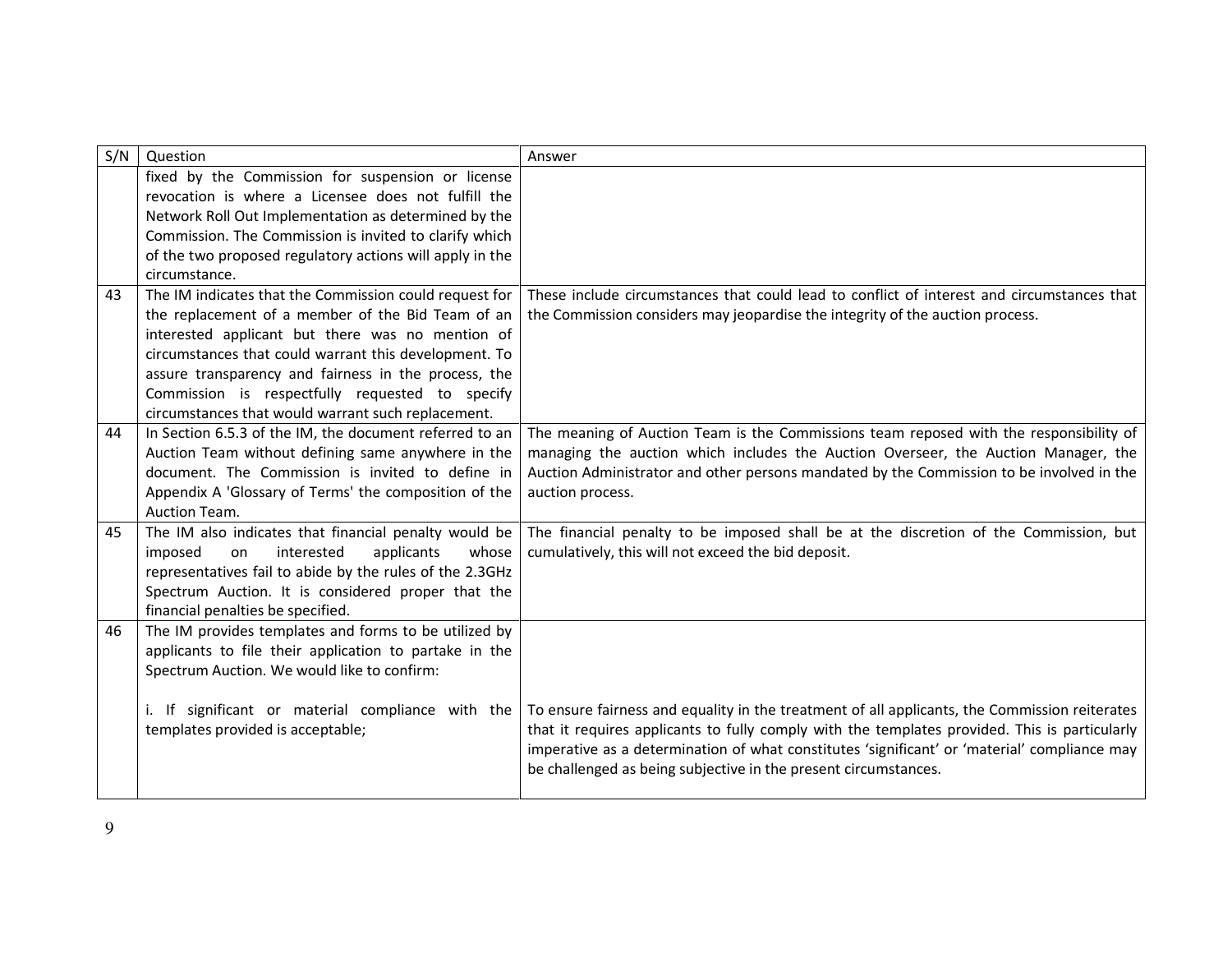| S/N | Question                                                                                                                                                                                                                                                                                                                                                                                                                                                                                                                                                                                                                                                                                                                                                                                                          | Answer                                                                                                                                                                                                                                                                                                                                                                                                                                                                                |
|-----|-------------------------------------------------------------------------------------------------------------------------------------------------------------------------------------------------------------------------------------------------------------------------------------------------------------------------------------------------------------------------------------------------------------------------------------------------------------------------------------------------------------------------------------------------------------------------------------------------------------------------------------------------------------------------------------------------------------------------------------------------------------------------------------------------------------------|---------------------------------------------------------------------------------------------------------------------------------------------------------------------------------------------------------------------------------------------------------------------------------------------------------------------------------------------------------------------------------------------------------------------------------------------------------------------------------------|
|     | photocopies of the incorporation<br>ii. Whether<br>documents requested in Section 73.2 would suffice or<br>the documents should be Certified True Copies?                                                                                                                                                                                                                                                                                                                                                                                                                                                                                                                                                                                                                                                         | Considering the challenges that companies sometimes experience in the process of obtaining<br>Certified True Copies (CTC) of incorporation documents, the Commission will accept<br>photocopies of the documents listed in Section 7.3.2 of the IM. The Commission however<br>reserves the right to conduct a due diligence on the applicants at the Corporate Affairs<br>Commission (CAC).                                                                                           |
| 47  | By virtue of Condition 23 of the WWASL, the successful<br>bidder/licensee is authorized to construct, maintain,<br>operate and use a network consisting of a mobile<br>fixed<br>communications<br>system,<br>wireless<br>telecommunications systems, or a combination of any<br>of these systems comprising radio or satellite or their<br>combination, in the designated licensed area, deployed<br>for the purpose of providing point to point or<br>switched/unswitched<br>multipoint<br>point<br>to<br>communications for the conveyance of voice, data,<br>video or any kind of message. The licensee shall only<br>render the services to licensed operators, including<br>retail service providers. The Commission is invited to<br>clearly define stakeholders classified as retail service<br>providers. | For purposes of provision of services by the Wholesale Wireless Access Service Licensee, the<br>stakeholders currently referred to as 'Retail Service Providers' are the Internet Service<br>Providers (ISPs) and any other license category that the Commission may establish in the<br>future.                                                                                                                                                                                      |
| 48  | Condition 16.5 of WWASL further states that where the<br>licensee fails, refuses or neglects to pay the assessed<br>Annual Operating Levy (AOL) within a period of 90 days,<br>after it becomes due, the assessed amount together<br>with interest at the prevailing Minimum Rediscount<br>Rate (MRR) shall become due and payable to the<br>Commission. It is noted that this is a proposal in the<br>Draft AOL Regulation which is yet to be finalized, as it is<br>considered unfairly discriminatory if applied to this<br>licensee and not others.                                                                                                                                                                                                                                                           | Contrary to the observation on Condition 16.5 of the Wholesale Wireless Access Service<br>Licence (WWASL), the requirement that failure, refusal or neglect to pay duly assessed AOL<br>within a period of 90 days shall attract interest at the prevailing Minimum Rediscount Rate<br>(MRR) is not only contained in the draft AOL Regulations. This requirement is already<br>operational in the industry as it is part and parcel of the Unified Access Service Licence<br>(UASL). |
| 49  | What will be the relationship between the WWASL and                                                                                                                                                                                                                                                                                                                                                                                                                                                                                                                                                                                                                                                                                                                                                               | Based on the Open Access Model, it is envisaged by the NCC, that wherever the Infraco has                                                                                                                                                                                                                                                                                                                                                                                             |